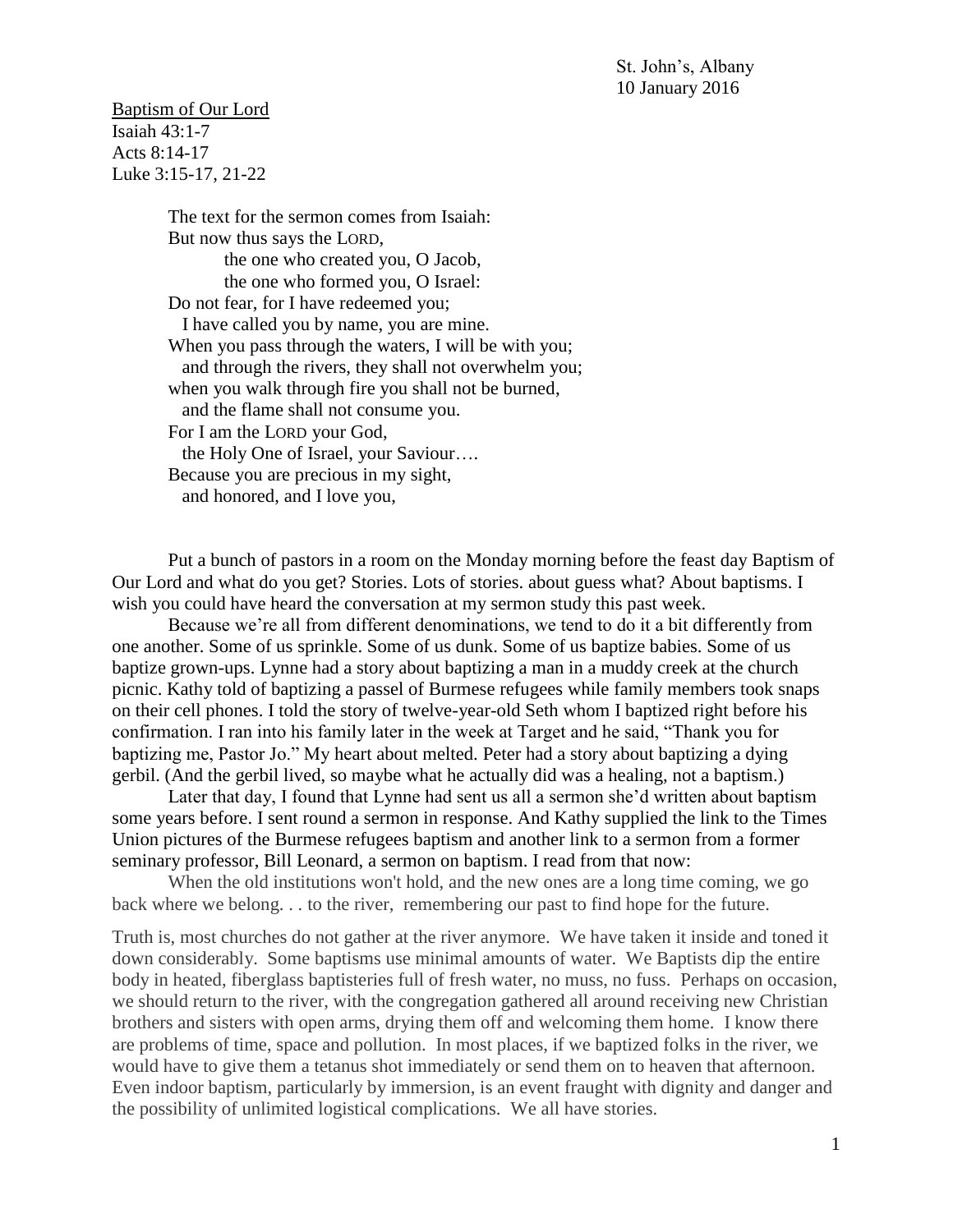Once when I was interim pastor of a Kentucky church, a young man named Bob confessed faith in Christ and requested baptism. We talked beforehand of life and faith, death and hope. But not until he entered the water with me on a bright Sunday morning did I realize that Bob was over six feet tall and weighed more than 200 pounds--considerably larger than my 5 foot 6 self. I looked out in the congregation and saw my wife put her hand in her hands, and I knew I was in big trouble. Yet down he went, with the name of God spoken over him. And down I went, too, staggering under the weight. Somehow we got back up, both grateful for grace and unexpected adrenalin, all to a congregation that broke into spontaneous applause in celebration, relief, and good humor.

Perhaps we should always applaud at baptism or shout like our frontier forbearers or do something a little frivolous.

And Kathy wrote in another email: "Yesterday Jo asked for baptismal liturgies. So my complete baptismal formula is usually this:

"Jo Page, upon your profession of faith in Jesus Christ as Lord and Savior, I baptize you, my sister, in the name of the Father and the Son and the Holy Spirit, one God, Mother of us all".... and sometimes depending on how much physical effort is involved in getting the person under and back up, I might say "Buried with Christ in baptism' before they go under and "raised to walk in newness of life" as they come back up. I don't think I shout, but maybe I do."

It's pretty clear to me that pastors like baptizing people. And what's not to love about it?

Third-century church theologian Tertullian said of baptism: "When we are going to enter the water," we solemnly profess that we disown the devil, his pomp, and his angels. Hereupon we are thrice immersed, making a somewhat ampler pledge than the Lord has appointed in the Gospel. Then, when we are taken up, we taste first a mixture of milk and honey. And from that day we refrain from the daily bath for a whole week."

In the early church of Tertullian's time it was adults who were baptized and then only after a period of catechetical instruction. After they were baptized—naked, probably, and it would have been a full-body immersion—the milk and honey drink was meant to mimic mother's milk, the appropriate nourishment for the brand-new child of God. And they were wrapped in a plain white gown called a *tunica alba* or "white tunic." The *tunica alba* was meant to symbolize their purity now that they had been washed clean of all sin and were therefore newly born. I like that symbolism. It's the same reason that funeral palls placed draped over coffins during funerals are white—it's another kind of *tunica alba*. I do think it's kind of silly that the simplicity of the *tunica alba* evolved into the fussy and cumbersome baptismal gown so many babies wear. I always like it when the baby is dressed normally and I don't have to fight the slippery satin and lace. The last thing I want to do is have a baby slide out from between my hands and belly-flop into the baptismal bowl because his mother had felt the need to dress her in a satin ball gown.

But regardless of circumstances or attire, baptisms are unfailingly moving. Because in baptism, we are taken into the heart of God.

That is what our baptisms do. They celebrate and symbolize our places in God's heart. They wash us free from the fear that drives us to destruction—of self, of others, of creation. Our baptisms say "here, here is your place in the body of Christ. Here is your lodging place in the heart of God." Our baptisms say to us, as the prophet Isaiah said: